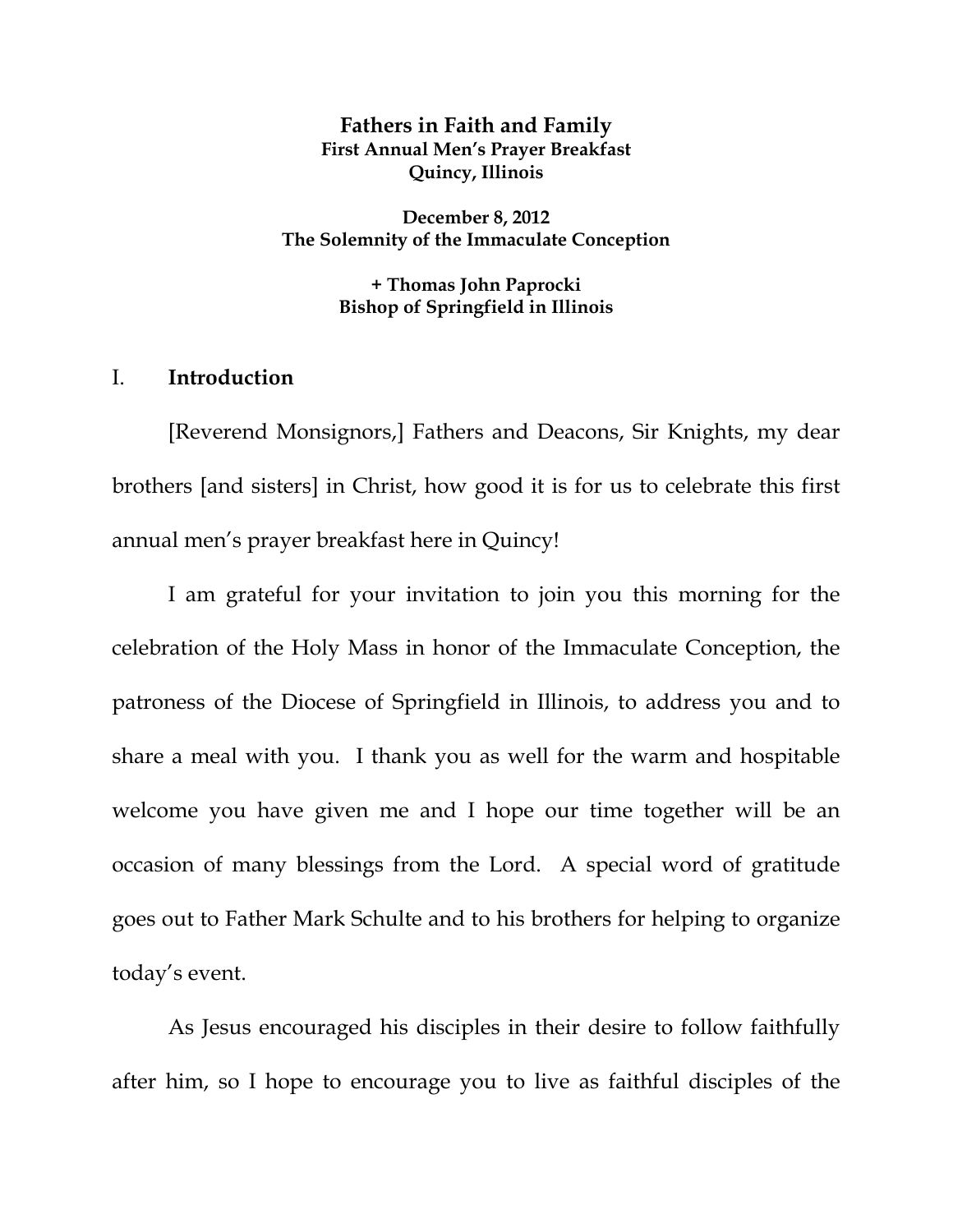Lord Jesus Christ. This is, after all, the purpose of this Year of Faith in which we now find ourselves. Our faith is based not on an ethical or moral code – important as that is – but on our encounter with Jesus Christ, which sets us out on a great journey of faith.

You have chosen as the theme of your gathering, "Fathers in faith and family." It seems beneficial to me, then, to consider each of these three topics – fathers, faith and family. In this way we will discover – God willing – deeper insights into the vital and necessary role of faith for men to whom the Lord has entrusted families because it is with and through your families that you will journey to the Lord.

 The family is intimately connected to fatherhood in a natural way, while faith is intimately connected to fatherhood in a supernatural way; both are indispensible to the nature of fatherhood, but the supernatural role builds upon and perfects the natural role, as we shall see.

#### II. **What does it mean to be a father?**

 We see all too clearly today that many men do not know what it means to be a father; they know neither their natural nor their supernatural roles. Certainly, they know what it is to conceive a child, to be a father in this most basic, physical and biological sense. Perhaps they also know how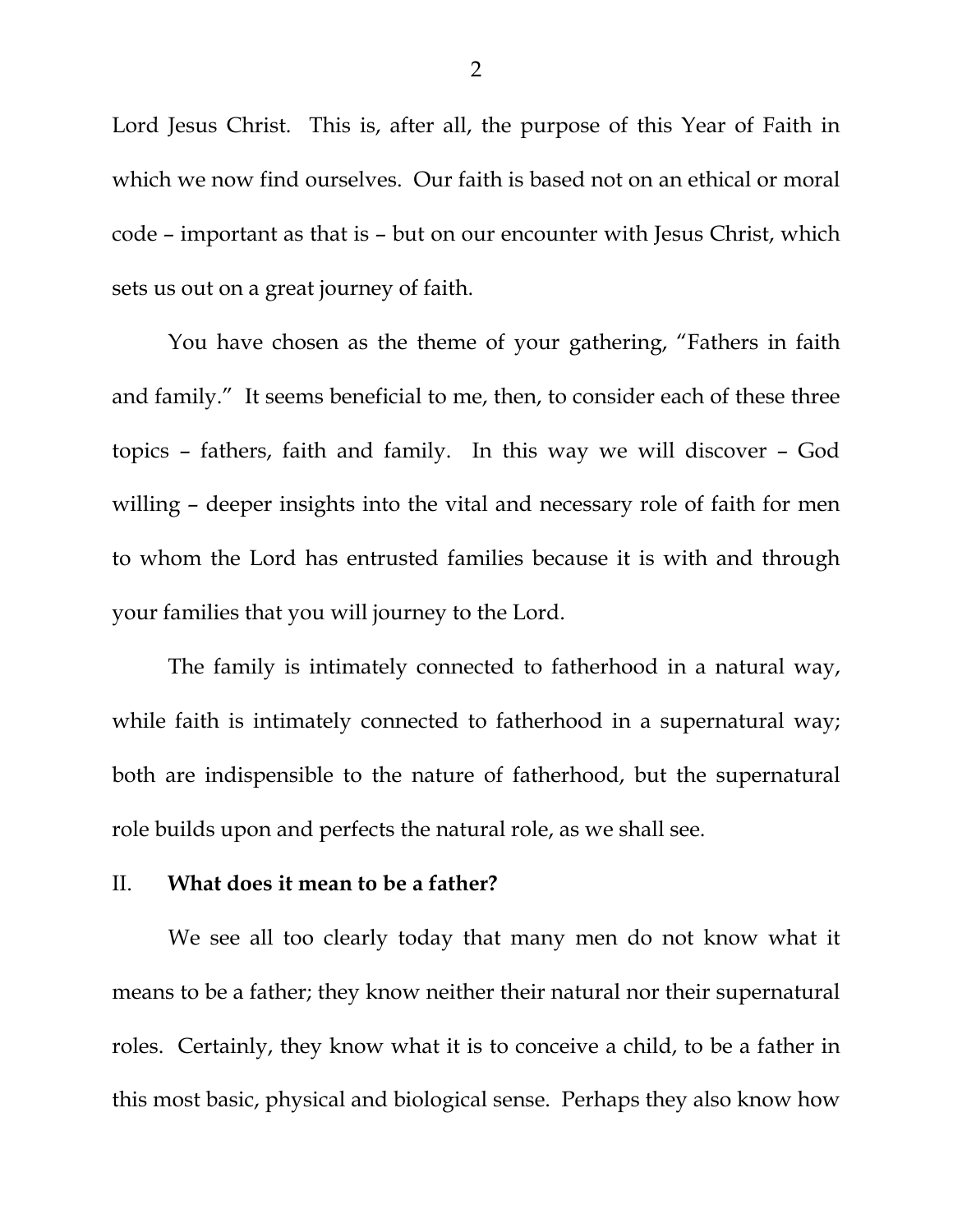to provide for a child and do so as best they can, although even this fundamental notion of fatherhood has been significantly weakened in recent years. Some may even be aware of the necessity of fathers to raise their children with a set of ethical values that they might live well in society. But do any of these really get at the heart of authentic fatherhood?

 In the natural realm, a father is to be the protector of his family, which presupposes and necessitates that he be a man of great courage. It is in the nature of love to willingly sacrifice one's own good for the good of another; it is the virtue of courage – of fortitude – that allows love to be self-sacrificing. The Lord himself said to his disciples, "Greater love has no man than this, that a man lay down his life for his friends" (John 15:13).

 It would be wise of us to briefly consider the nature of masculinity, of what it means to be a man before we delve too deeply into what it means to be a father. "In the Roman world, the idea of 'manliness' (*virtus* in Latin) was closely associated with notions of rugged personal independence and aggressive physical strength. The measure of a 'man' was his capacity to do for himself without needing the help of others. A true man was especially to hold his own against others in physical combat."1 This is the stereotypical "macho" notion of masculinity.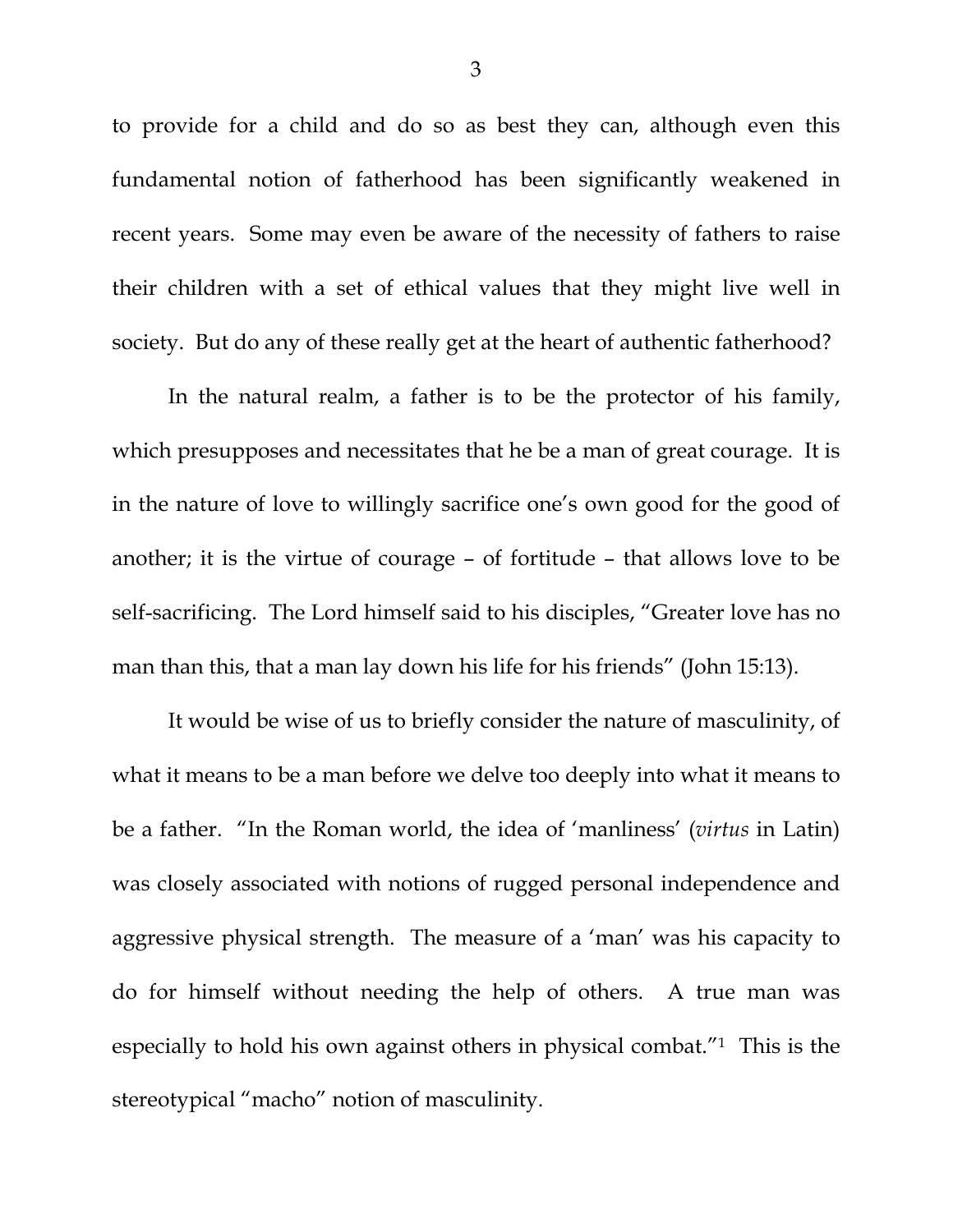In his book, *Men of Brave Heart: The Virtue of Courage in the Priestly Life*, Archbishop José H. Gomez of Los Angeles wrote:

"Manliness" is still largely equated with a brute strength, a rugged independence from others, and an aggressive sexuality. Even a simple look at popular culture, advertising, sports, and entertainment could serve to prove this. If we were to look at the tragic crisis of fatherhood and commitment in our society, we would see even more deeply how flawed our models of manhood have become.<sup>2</sup>

When a man is more concerned with his own independence, he cannot properly fulfill his role as a father, of protector of his wife and of his children.

Simply consider for a moment the men who are held up as role models for young people today. There once was a time when we held up men of courage and selflessness – firefighters, policemen and the like, those who protected others; today we hold up actors and singers, those more concerned with their own advancement and fame than with the needs of others. We once held up authors and scientists, doctors and explorers as examples of good men, those who sought the authentic advancement of society and of humanity; today we hold up men who spend their days womanizing at singles bars and lounging on the beach.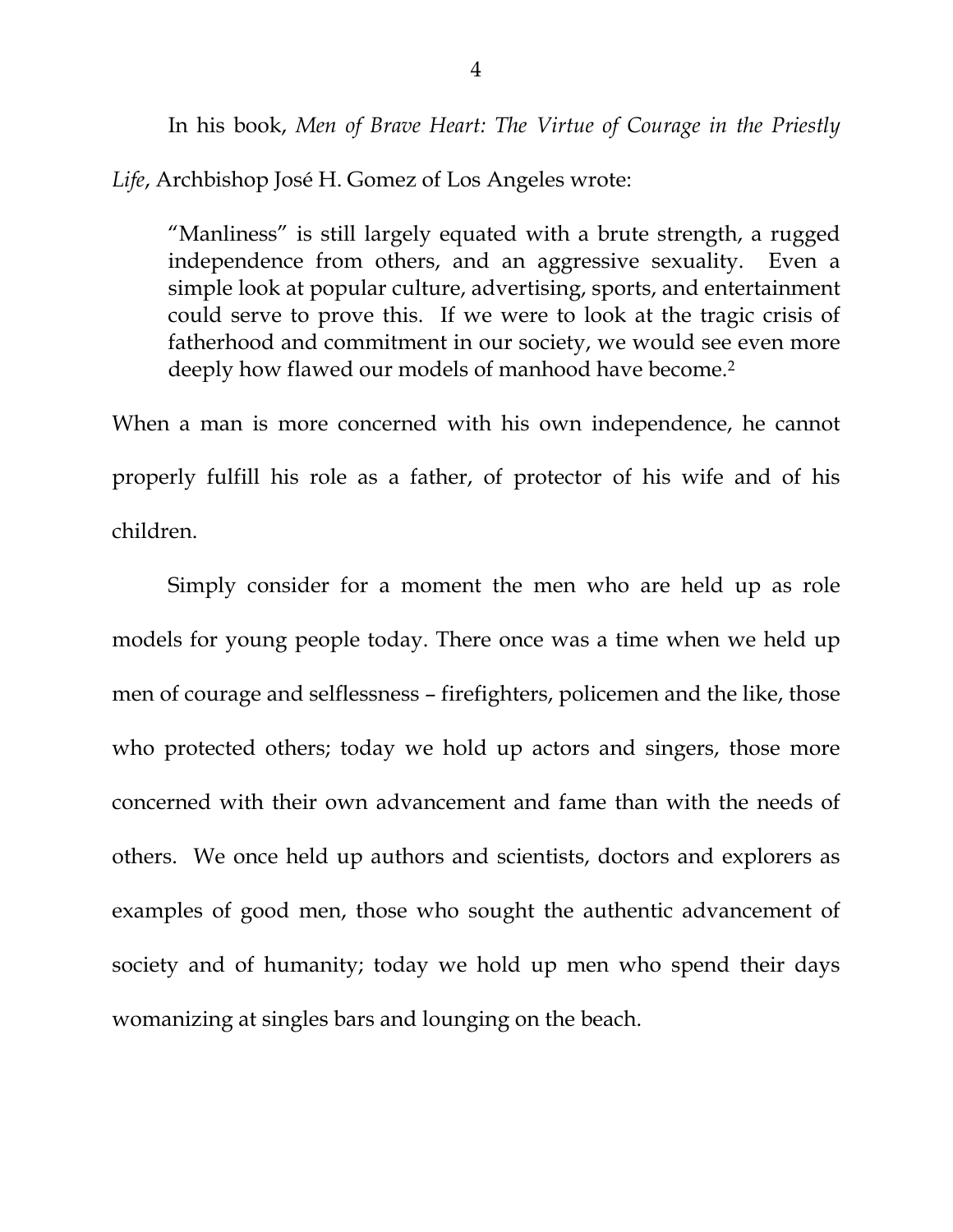In the face of such questionable role models and being surrounded with and taught an uncertain definition of masculinity, many boys and young men may well find themselves asking, "What does it mean to a man?" Who will answer this question for them if not you? As those who are immediately present in their lives – whether as fathers, grandfathers, uncles, teachers, neighbors or friends – they will look to you to see what it means to be a man. What example will you leave for them?

 In ancient times the virtue of courage was held to be within the field of battle; a courageous man, they said, willingly risked his life for the good of his king and countrymen. We know, of course, that courage involves much more than simply risking one's life in battle, as important and courageous as this is for the defense and stability of countries.

 The celebrated philosopher Josef Pieper has noted, "The brave man suffers injury not for its own sake, but rather as a means to preserve or to acquire a deeper, more essential intactness."3 This deeper, more essential intactness is found in keeping one's integrity, by holding firm to that which is good even in the face of evil; this is the true mark of courage without which no one can really be called brave.

5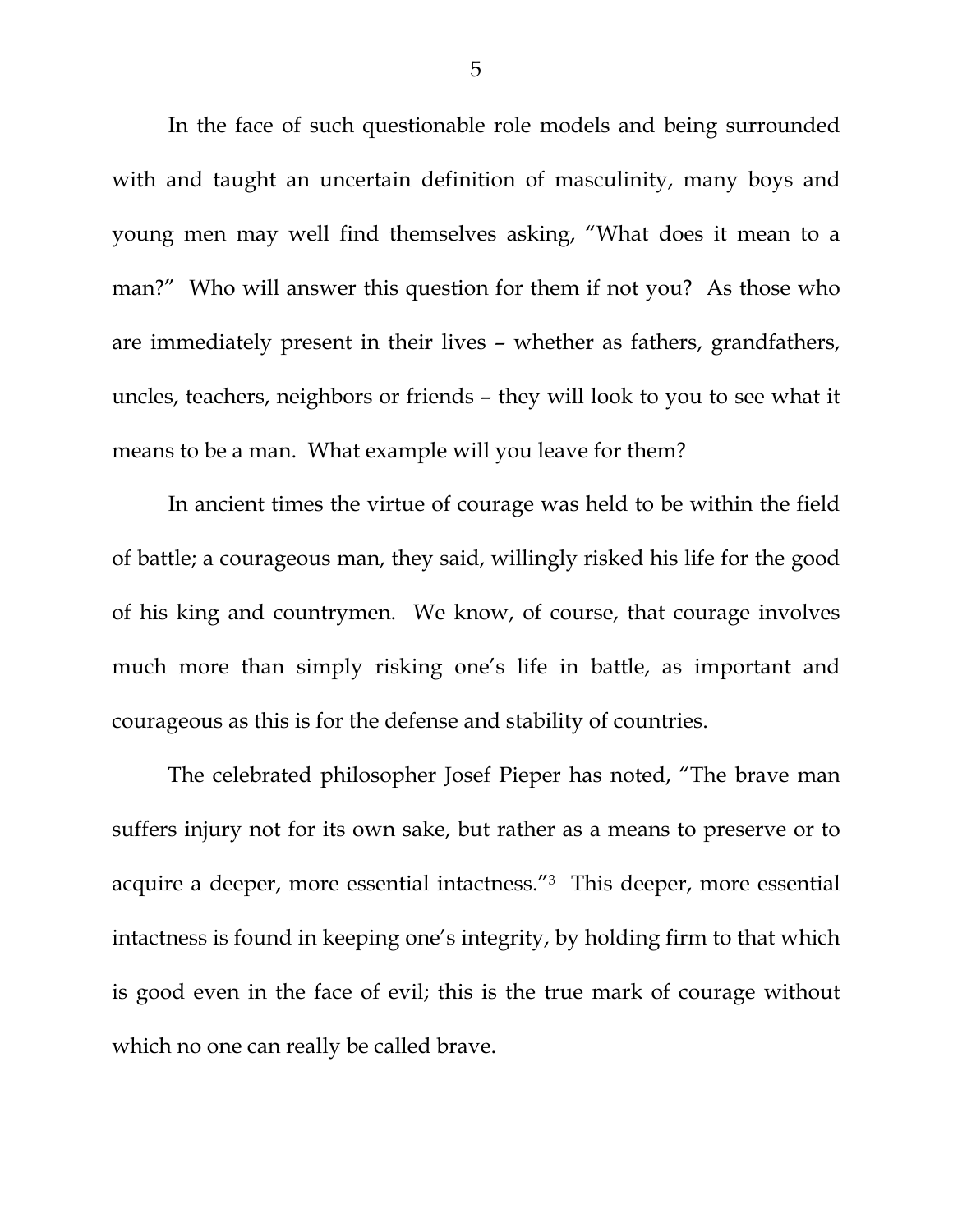This insight is one gained by Saint Thomas Aquinas who saw that courage can also be exercised by a man's "pursuing of some good."4 This observation opens the field of courage to all goods that are, strictly speaking, human, but especially to those goods that are divine, to the higher and greatest good.

 If a man, then, is to be courageous he must know that which is good, that which is worth fighting for, that which is worth dying for; "he must be brave for the sake of the good."5 "The renewal of the Church," Pope Benedict XVI reminds us, is achieved "through the witness offered by the lives of believers: by their very existence. Christians are called," he says, "to radiate the word of truth that the Lord Jesus has left us."6 This renewal of the Church and of society will come about if we men are brave for the sake of the good, for the sake of the truth that is Jesus himself (cf. John 14:6).

### **III. The necessity of a courageous faith**

 A man must be brave not only to properly protect and safeguard his family; he must be a man of courage to stand firm in his faith in the face of so many pressing attacks for what greater good does man have than the gift of the faith? This is that "one pearl of great value" for which a man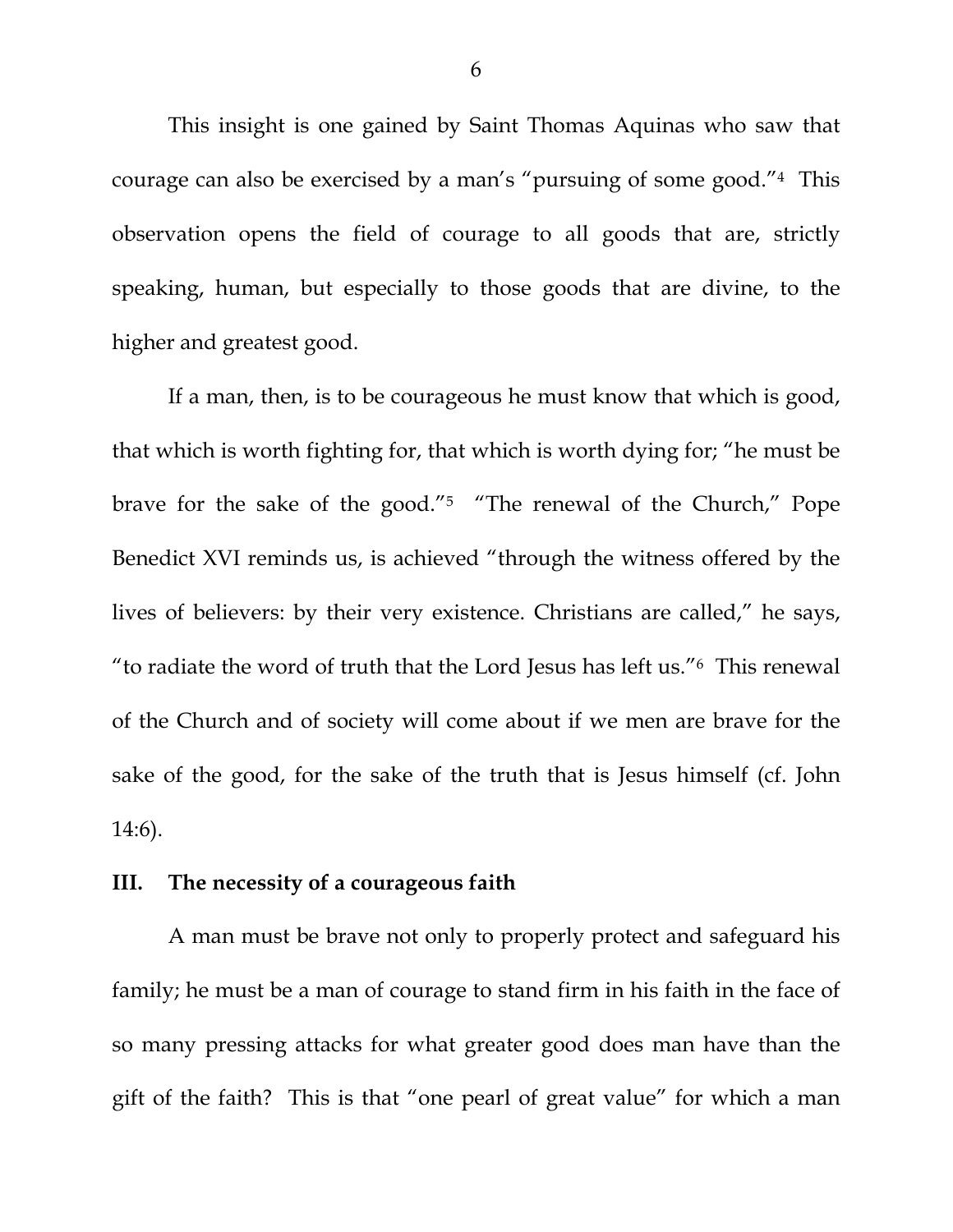must give all he has to obtain; a father must obtain this inestimable gift and hand on to his children (Matthew 13:46). The faith of Jesus Christ is like those talents entrusted to the servants; it must be increased and not simply kept safe (cf. Luke 19:11-27).

 If we think for a moment of the example of Saint Joseph, husband of Mary and foster father of Jesus, we immediately see the role of courage in the life of faith. When Joseph took Mary into his home as his wife it required great courage to stand in the face of others who would accuse her of adultery. When he took Mary and the Child to Egypt, it took great courage to flee from Herod and raise his family in a foreign land. And yet he did both of these things, and we can be sure many others besides. His faith was strong and humble, for he was a righteous man; even so, it would take the exercise of the virtue of courage to keep his faith, to follow the path the Lord set out before him.

 Saint Matthew described Joseph as a "just man" (Matthew 2:19). Joseph lived in justice, in righteousness, because "For him the law is simply Gospel, good news, because he reads it with a personal, loving openness to God and in this way learns to understand and live from it deep within."<sup>7</sup>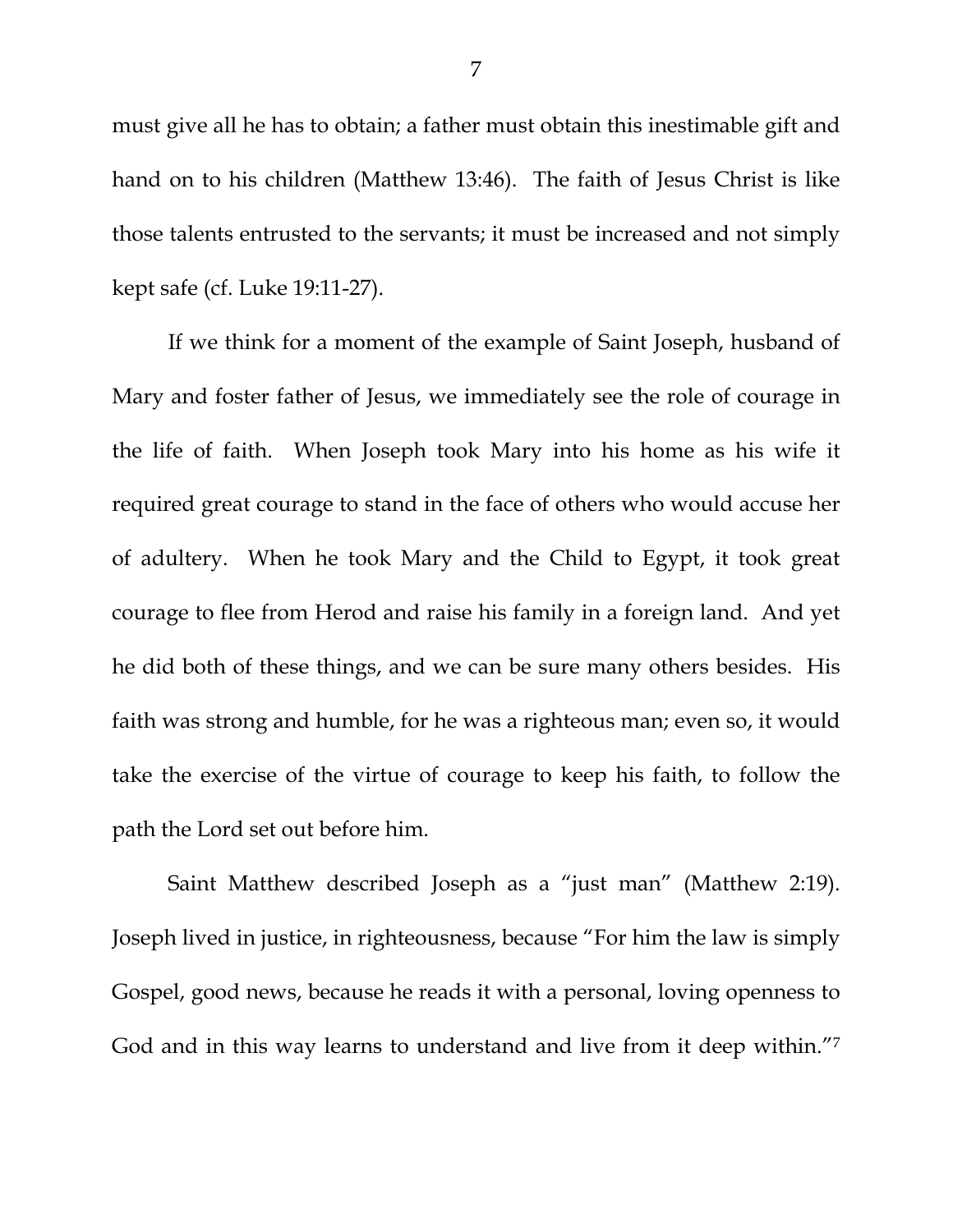From his encounter with the Lord and with the goodness of his commands, he lived in faith.

 There are some who view a life of faith to which only the weak cling, but if one truly understands the faith one comes to realize that quite the opposite is true. Who would call Joseph - the man who followed the command of an angel, the man who humbly accepted the accusations and torments of his fellow men, the man who opposed King Herod and thereby the Roman Empire – of being a coward? In the life of Saint Joseph and in so many others we see that living the faith fully is the only authentically masculine thing to do. Living in accord with the faith of Jesus Christ is not for the weak or faint of heart; it takes tremendous strength, courage and conviction. To do so, we must remember that the Lord has not made us for ease, but for holiness.<sup>8</sup> And holiness can never be found through cowardice.

### **IV. Courage and the responsibility of faith**

There are many today who seek to separate their faith from the rest of their lives, imposing upon themselves a false notion of the legal separation of Church and State by separating law from morality, a situation that is lamentable for its cowardice. Such a dichotomy between faith and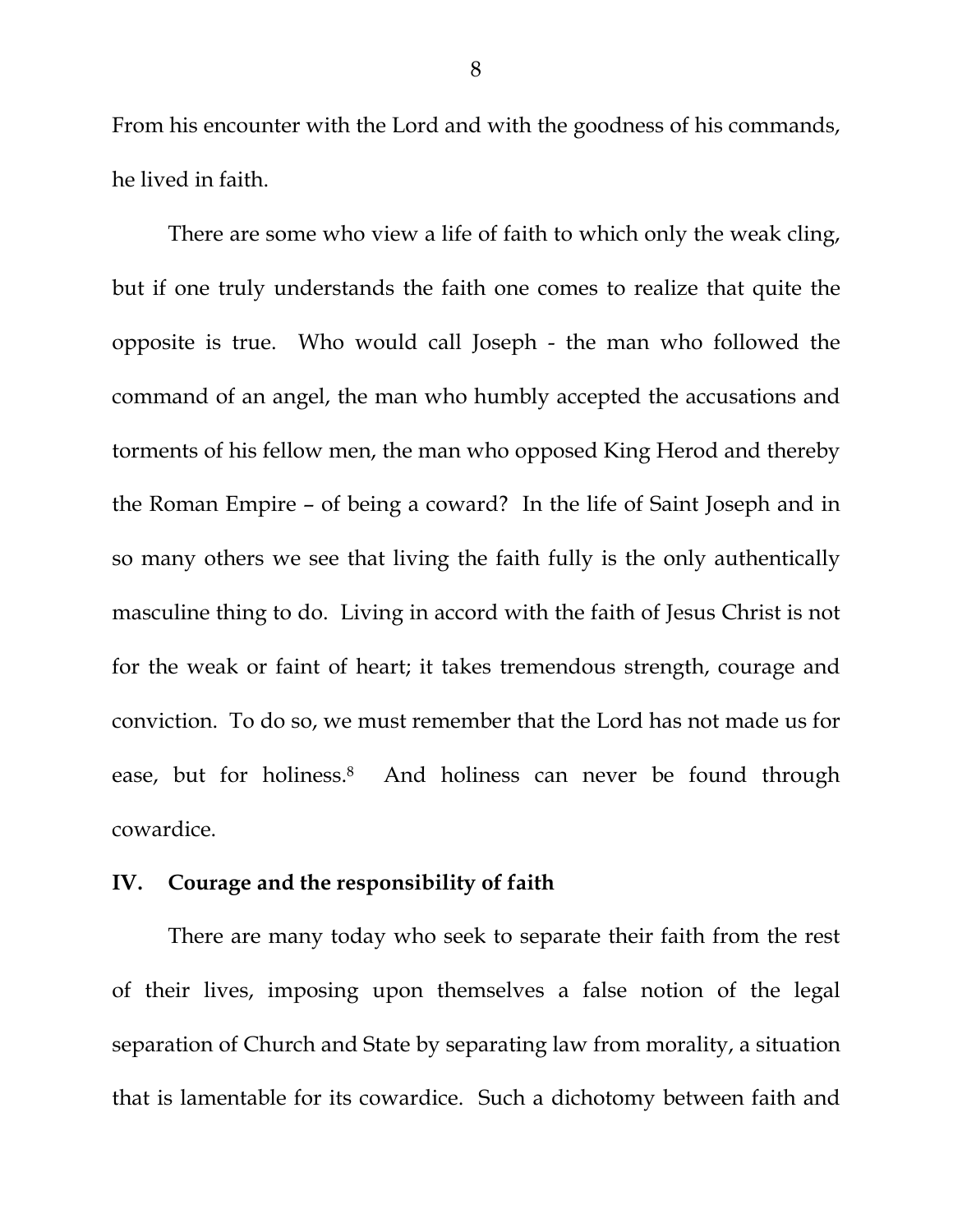daily living shows that a man has not yet truly given himself fully to Christ Jesus.

Those who seek to live in this way often say that they do not want to offend anybody or that they do not want to impose their views upon others. The authentic living of the Christian faith would do neither, for, as Pope Benedict XVI is fond of saying, echoing the words of Blessed John Paul II, the Church imposes nothing but proposes the truth revealed by God. The man of true courage lives his faith at all times, humbly and with love, and is not afraid of the insults or attacks that may come.

 The faith that we have received in Baptism requires something of us. To accept and hold the faith of the Church means that we have placed our lives – every part of them – in the service of Jesus Christ; therefore, faith cannot be boxed up and reserved to only a small part of our lives. As the Holy Father reminds us in this Year of Faith, "Confessing with the lips indicates in turn that faith implies public testimony and commitment. A Christian may never think of believe as a private act. Faith is choosing to stand with the Lord so as to live with him. This 'standing with him' points towards an understanding of the reasons for believing. Faith, precisely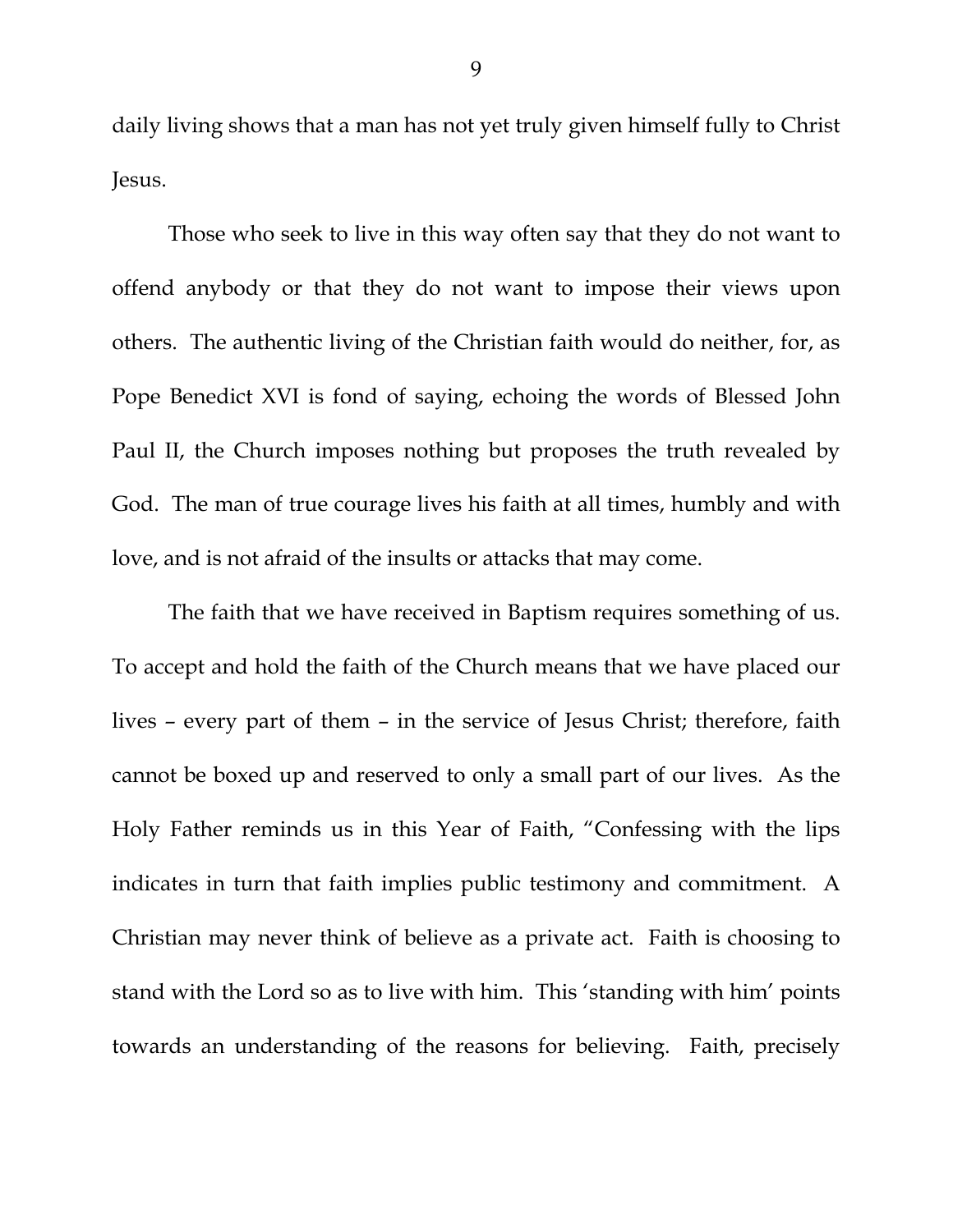because it is a free act, also demands social responsibility for what one believes."9

 As you know, I am deeply devoted to my two patron saints, Thomas More and John Fisher, whose names I bear, and who both recognized the public witness to which faith calls us. Saint John Fisher was the Bishop of Rochester during the tumultuous reign of King Henry VIII, whom at one time he tutored. When King Henry sought to divorce his wife, Queen Catherine of Aragon, in order to marry Anne Boleyn, Bishop Fisher strongly and publicly opposed the wishes of the King, defending with great zeal the indissolubility of marriage. Bishop Fisher even compared himself to Saint John the Baptist because he, too, was willing to give his life in defense of the good of the sacrament of marriage.

 When Parliament passed the Act of Succession – which required the taking of an oath recognizing King Henry's attempted marriage to Anne Boleyn – Bishop Fisher refused to take the oath. He was imprisoned in the Tower of London on April 26, 1534. The saintly bishop refused to change his position and was tricked falsely by Richard Rich into revealing his true thoughts to the King. In May of 1535, Pope Paul III created Bishop Fisher a Cardinal of the Church and while the red hat was on its way to the Tower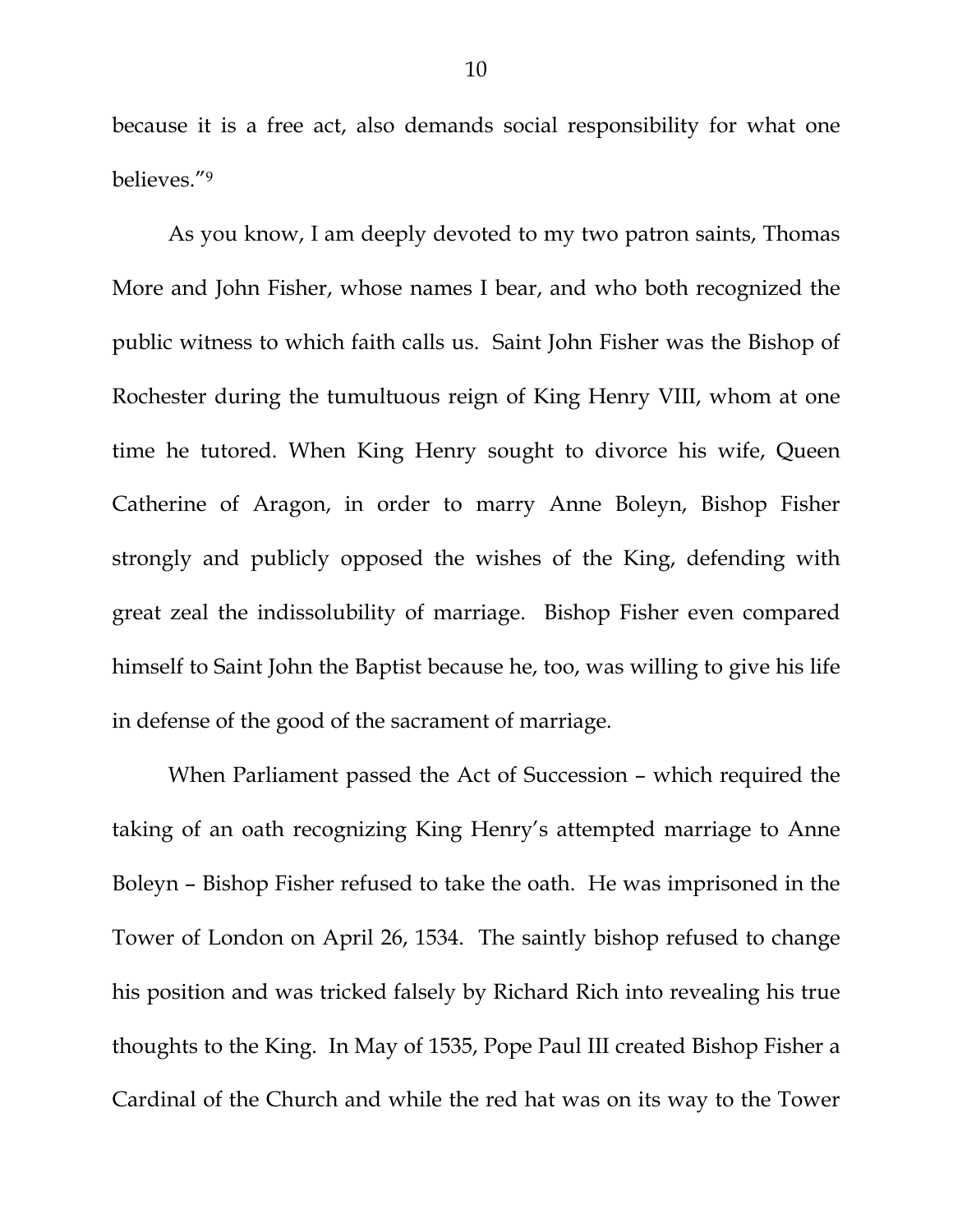of London King Henry ordered his execution for treason. Bishop Fisher was beheaded on Tower Hill on June 22, 1535.

In our own day there are many attacks on the truths of the faith from all sides and men of courage and faith must stand in opposition of these attacks in defense of the truth. Following the example of Saint John Fisher, and countless other saints, our faith must shape and influence everything that we do, especially the way we understand the relationship of a father to his family.

# **V. The supernatural role of fathers**

Throughout the Sacred Scriptures we read of the true role – the supernatural role - of fathers: to pass on the faith to their children so that they might know God and live in communion with him. The primary concern, then, of fathers lies not here below, but on the everlasting life promised to those who are faithful. This role cannot be fulfilled without the assistance of divine grace, a gift given through and received in faith.

 When Moses received the Ten Commandments and the Law from the Lord on Mount Sinai, he said to the people: "Take to heart these words which I enjoin on you today. Drill them into your children. Speak of them at home and abroad, whether you are busy or at rest" (Deuteronomy 6:6-7).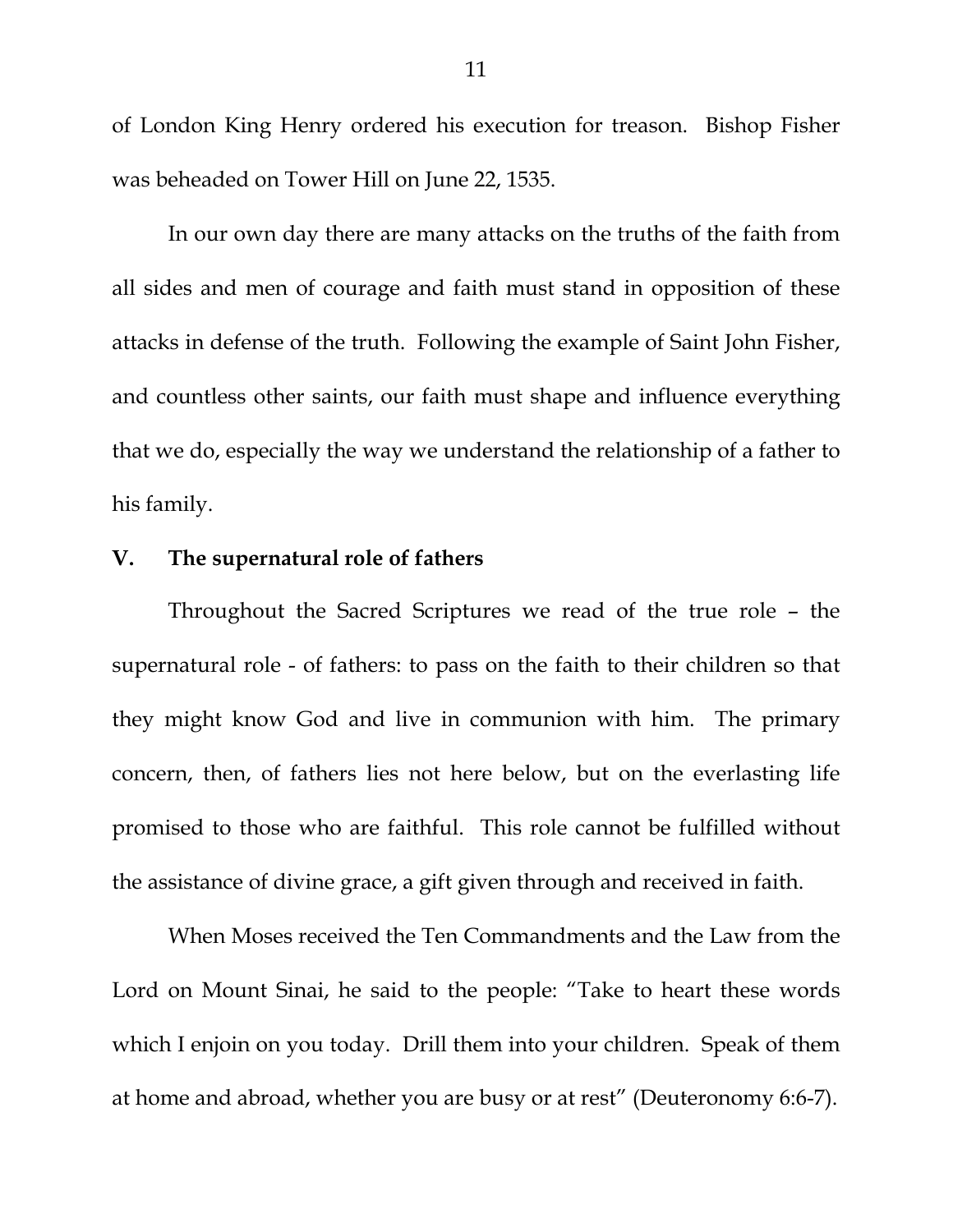What are these words that Moses shared with the people? They are the summary of the Law: "Hear, O Israel! The LORD is our God, the LORD alone! Therefore, you shall love the LORD, your God, with all your heart, and with all your soul, and with all your strength" (Deuteronomy 6:4-5).

I have chosen for my Episcopal motto, *Lex cordis caritas*. "In chapter 31 of the Book of Jeremiah, the prophet tells us that God has written his law on our hearts. In chapter 13 of the Letter to the Romans, St. Paul says that love is the fulfilment of the law. Putting these two passages together, one from the Old Testament and one from the New Testament, we arrive at the truth that God has written a law on each of our hearts, and the law that he has written on our hearts is fulfilled in his love."10

Lest anyone should question why it is important to keep the commandments of the Lord – to keep the love of God and the love of neighbor – Moses made clear the purpose of the commandments: "so that you and your son and your grandson may fear the Lord, your God, and keep, throughout the days of your lives, all his statutes and commandments which I enjoin on you, and thus have long life" (Deuteronomy 6:2). Jesus put it this way, "If you keep my commandments,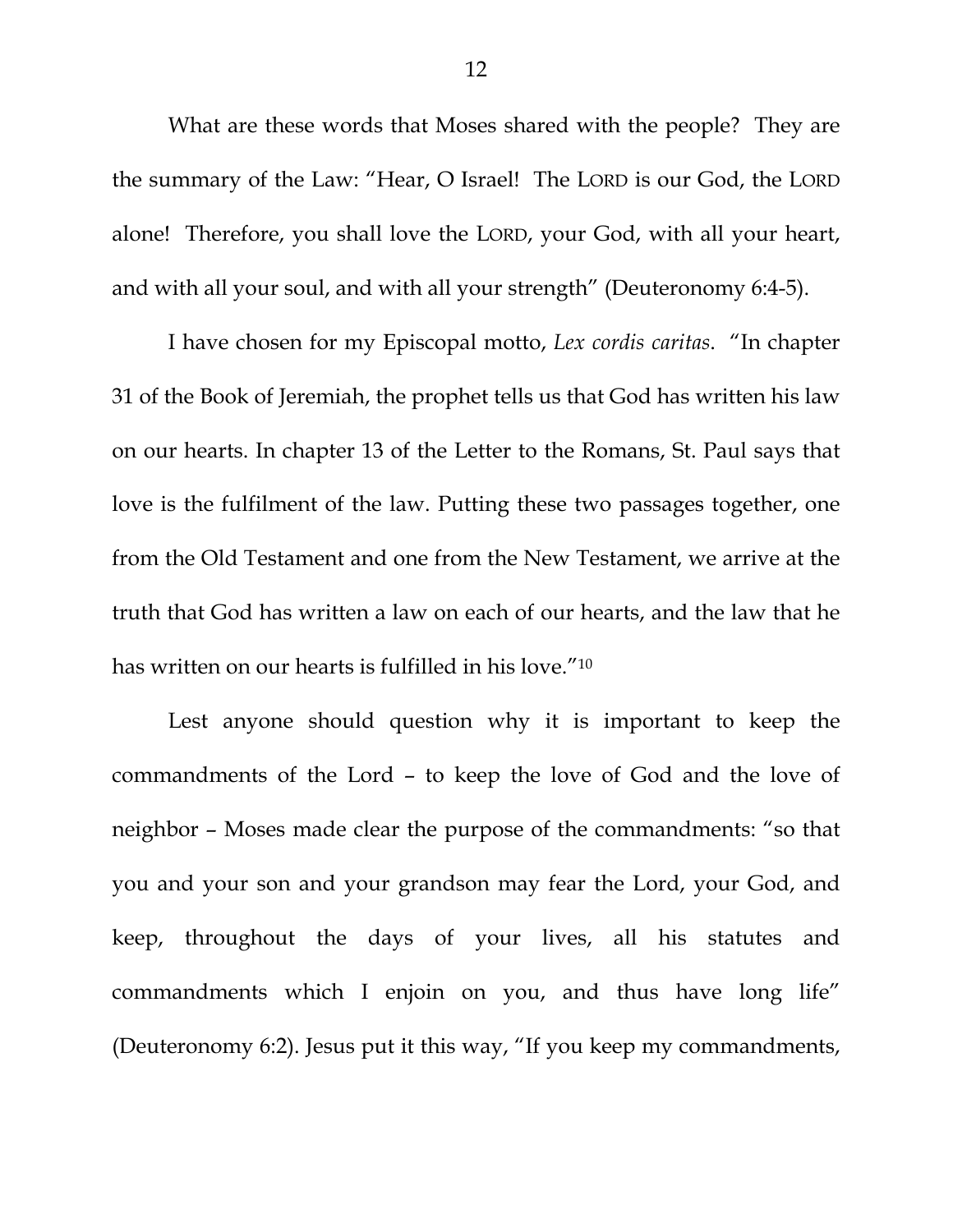you will abide in my love, just as I have kept my Father's commandments and abide in his love" (John 15:10).

Saint Paul likewise clearly states the true and proper role of fathers when he says to the Church at Ephesus: "Fathers, do not provoke your children to anger, but bring them up with the training and instruction of the Lord" (Ephesians 6:4).

The role of a father, however, is not comprised solely of teaching the faith to his children and training them to live according to it. King David, himself a father, sang these words: "As a father has compassion on his children, so the LORD has compassion on the faithful" (Psalm 103:13).

A father, then, is to reflect to his children – and to everyone he meets – the love of God the Father, for it is only because of him that he is called such. It is particularly here that a father must be wary, for the manner of his life contributes greatly to a child's understanding of the fatherhood of God. If a man is a poor father to his child, if he fails to teach the faith well and to model it by his good example and by his compassion – by his willingness to suffer with and for his children and his wife - the analogy of God as Father will be made meaningless and in his primary purpose as a father he will have failed. If he fails to reveal the love of God to his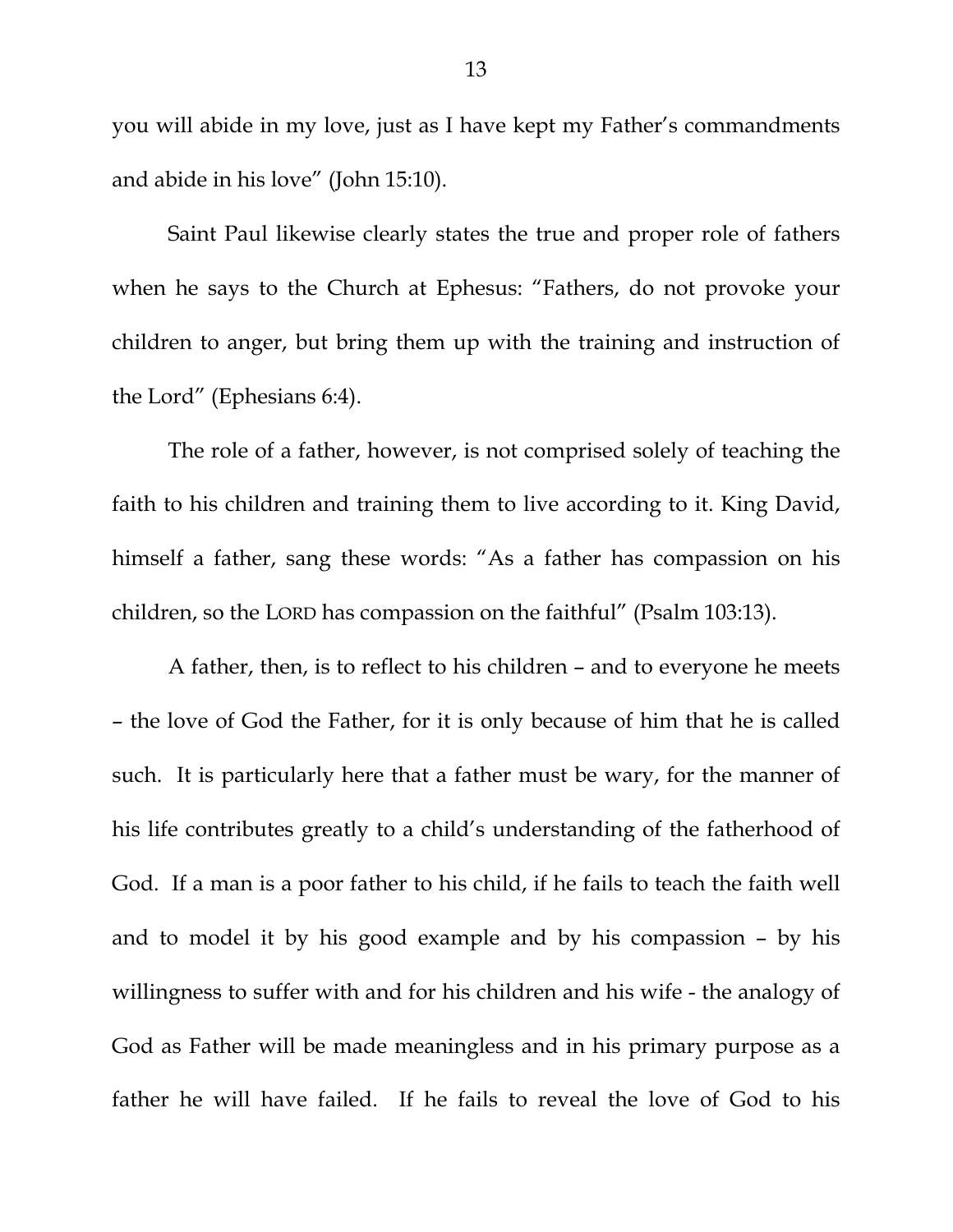children, then he will also necessarily fail to teach them to keep his commandments so that they may live in his love.

We might summarize the role of the father in three familiar words: priest, prophet and king. As priest, the father is the one who leads his family in prayer and teaches the faith; he is the head of the domestic Church. As prophet, he is the one who speaks to his family of the will of God and guides them in moral living. As king, he is the one who governs, protects and cares for his family. Clearly, a father cannot fulfill these tasks if he is not, first and foremost, a man of deep faith and of courage.

If he does not live the faith he received at Baptism when he was made a sharer in the priestly, prophetic and kingly mission of Christ, then he has failed at his mission to be a true father.

My other patron, Saint Thomas More, is a fine exemplar of fatherhood. He, too, lived during the troubling reign of King Henry VIII. At one time he was the King's friend and trusted advisor, and for his loyalty and love was named Lord Chancellor of England, the first layman to wear the chains of office. But when the issue of the King's Great Matter arose, Saint Thomas, like Saint John Fisher, refused to take the oath of succession and for this reason he was also imprisoned in the Tower of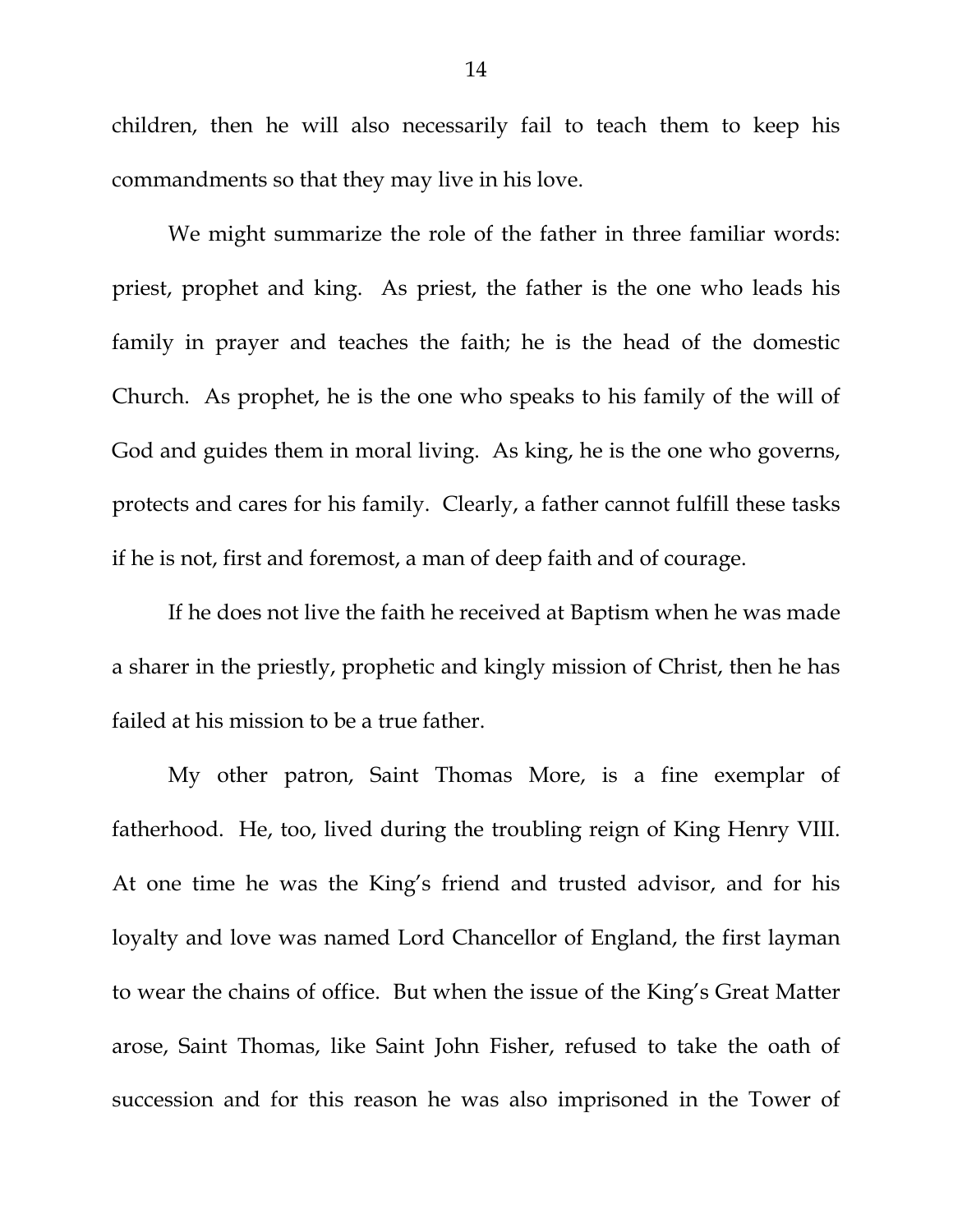London. On July 6, 1535 he was led to the executioner's block where he lost his head, but not before proclaiming these famous words: "I am the King's good servant, but God's first."

More important than being a great and able statesman and lawyer, Saint Thomas was the husband of Jane Colt, with whom he had four children. When Jane died in 1511, Saint Thomas married Alice Middleton, who brought to their marriage a daughter from her previous marriage; Saint Thomas raised her as his own.

He was a loving and devoted husband and father, who educated his children and taught them well in the ways of faith. When the Servant of God Pope John Paul II declared declared Saint Thomas the patron saint of statesmen and politicians, he summarized More's family life in these words:

Throughout his life he was an affectionate and faithful husband and father, deeply involved in his children's religious, moral and intellectual education. His house offered a welcome to his children's spouses and his grandchildren, and was always open to his many young friends in search of the truth or of their own calling in life. Family life also gave him ample opportunity for prayer in common and *lectio divina*, as well as for happy and wholesome relaxation. Thomas attended daily Mass in the parish church, but the austere penances which he practised were known only to his immediate family.11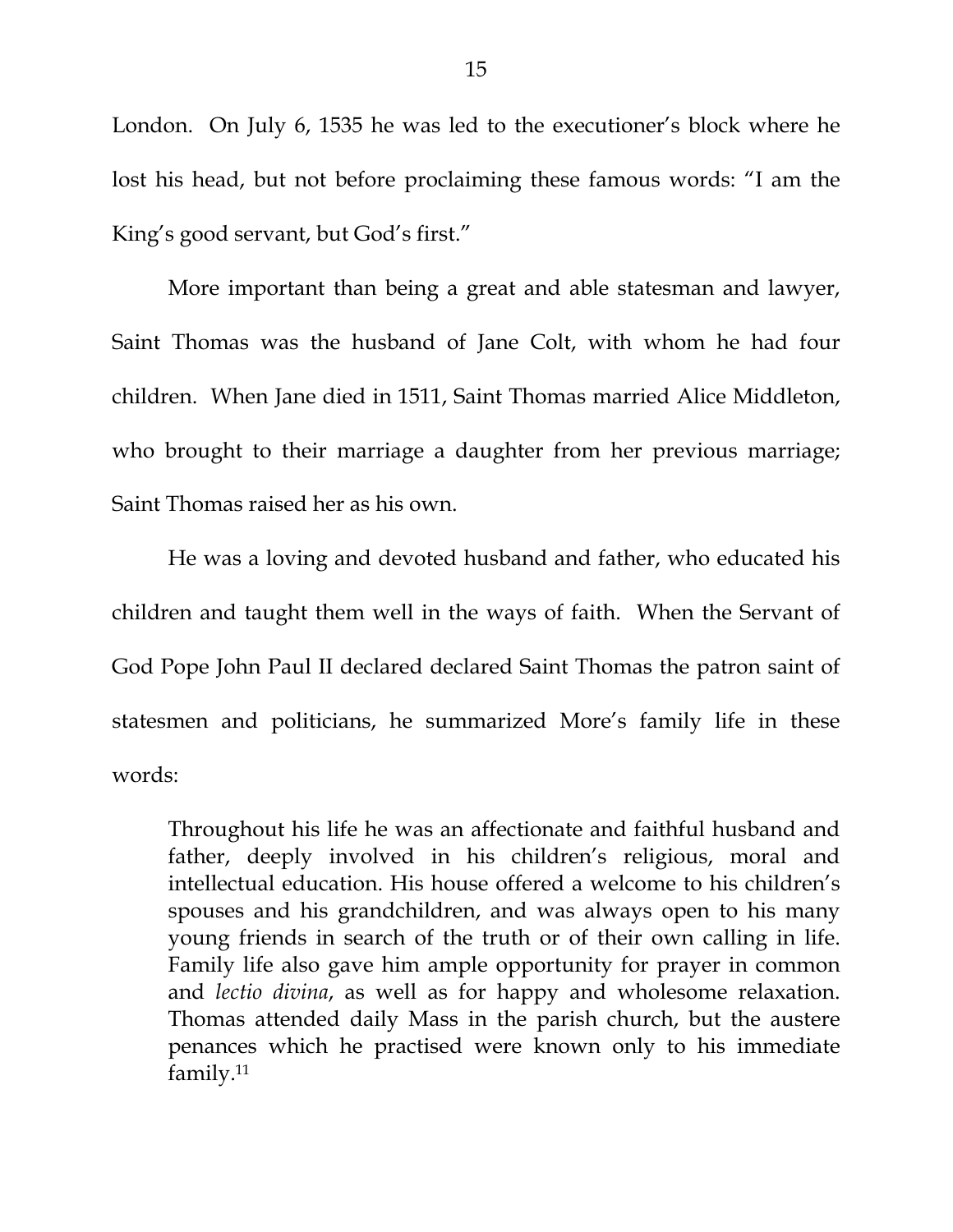In this, we see Saint Thomas to be the model father.

He once said of family life, "The ordinary acts we practice every day at home are of more importance to the soul than their simplicity might suggest." His words are a clear reminder that the first duty of a husband is to help his wife grow in holiness and so enter into the eternal life of heaven; his second duty is much the same: to help his children grow in holiness and so enter into the eternal life of heaven. Everything else is secondary.

# **VI. Encouragement and Conclusion**

 Dear brothers, I encourage you most strongly in the Lord to devote yourselves anew to your supernatural responsibilities as husbands as fathers. By living as holy husbands and fathers, you will raise holy families, the building blocks of society. Your holy families will then influence society in profound ways and promote the authentic common good.

 In this Year of Faith, Pope Benedict XVI has called us "to rediscover the content of the faith that is professed, celebrated, lived and prayed, and to reflect on the act of faith."12 I urge to you take to hear the Holy Father's